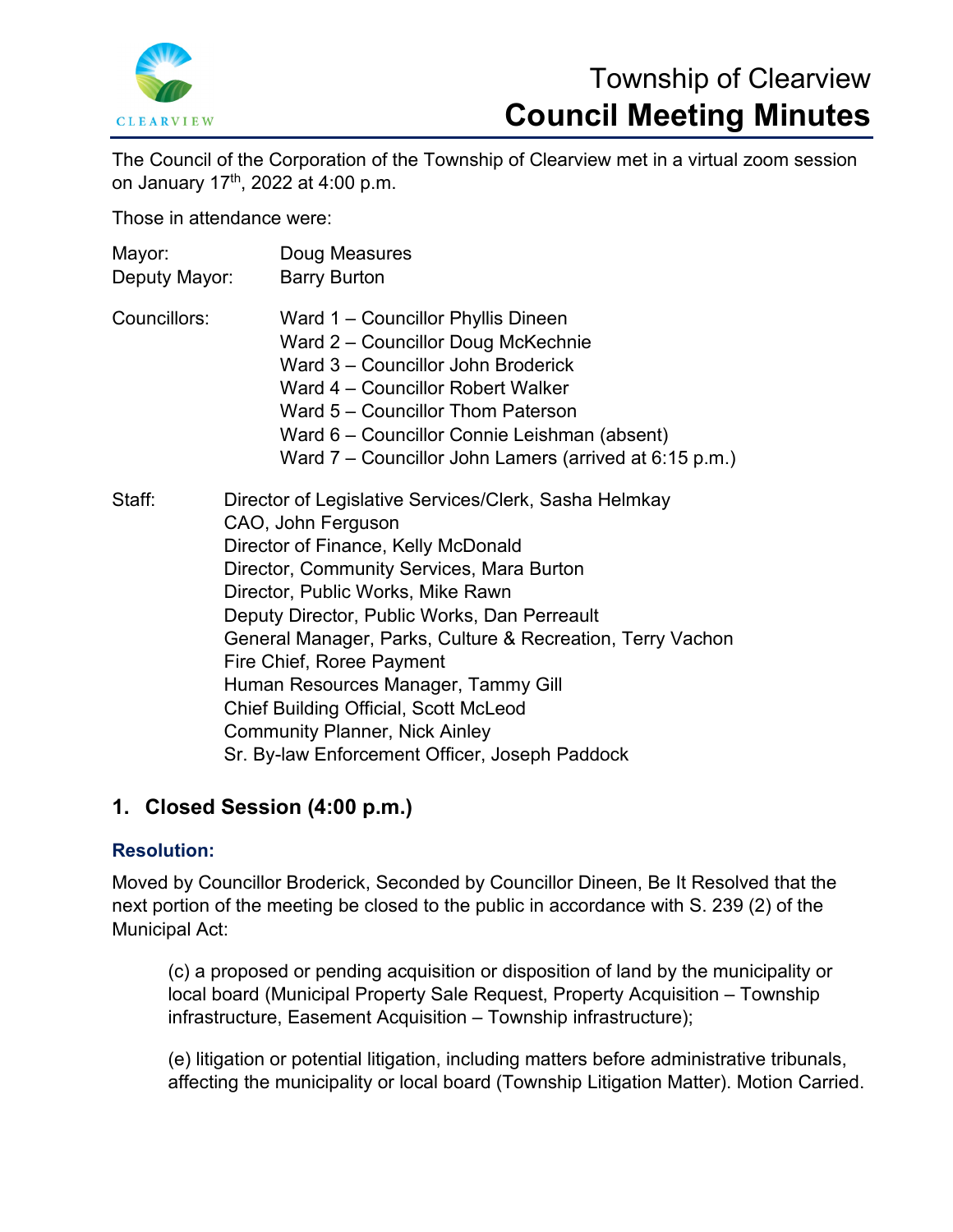**Items for Direction** (including Procedural Matters) Section 239(6) (b)

- a) Approval of Closed Minutes
- b) Items for Closed Session:
	- Municipal Property Sale Request
	- Property Acquisition Township infrastructure
	- Easement Acquisition Township infrastructure
	- Township Litigation Matter
- c) Identification of items to arise in open session
- d) Resolution to reconvene into open session

Mayor Measures began the regular meeting by reading the Township's Indigenous Land Acknowledgement.

# **2. Approval of Agenda (5:30 p.m.)**

## **Resolution:**

Moved by Councillor Dineen, Seconded by Councillor Broderick, Be It Resolved, that Council of the Township of Clearview hereby approve the agenda dated January 17<sup>th</sup>, 2022 as presented. Motion Carried.

# **3. Disclosure of Pecuniary Interest and General Nature Thereof**

None.

# **4. Public Participation**

- **4.1 Kate & Gregg Badger (Support for Collingwood Street Bridge Replacement)**
- **4.2 René Petitjean (Support for Collingwood Street Bridge Replacement)**
- **4.3 Russell & Jeanette Poste (Collingwood Street Bridge Comments)**
- **4.4 William Scott (Support for Collingwood Street Bridge Replacement)**
- **4.5 Samantha Margis (Collingwood Street Bridge Comments)**
- **4.6 Deirdre Pringle (Collingwood Street Bridget & Caroline St. W. Traffic Concerns)**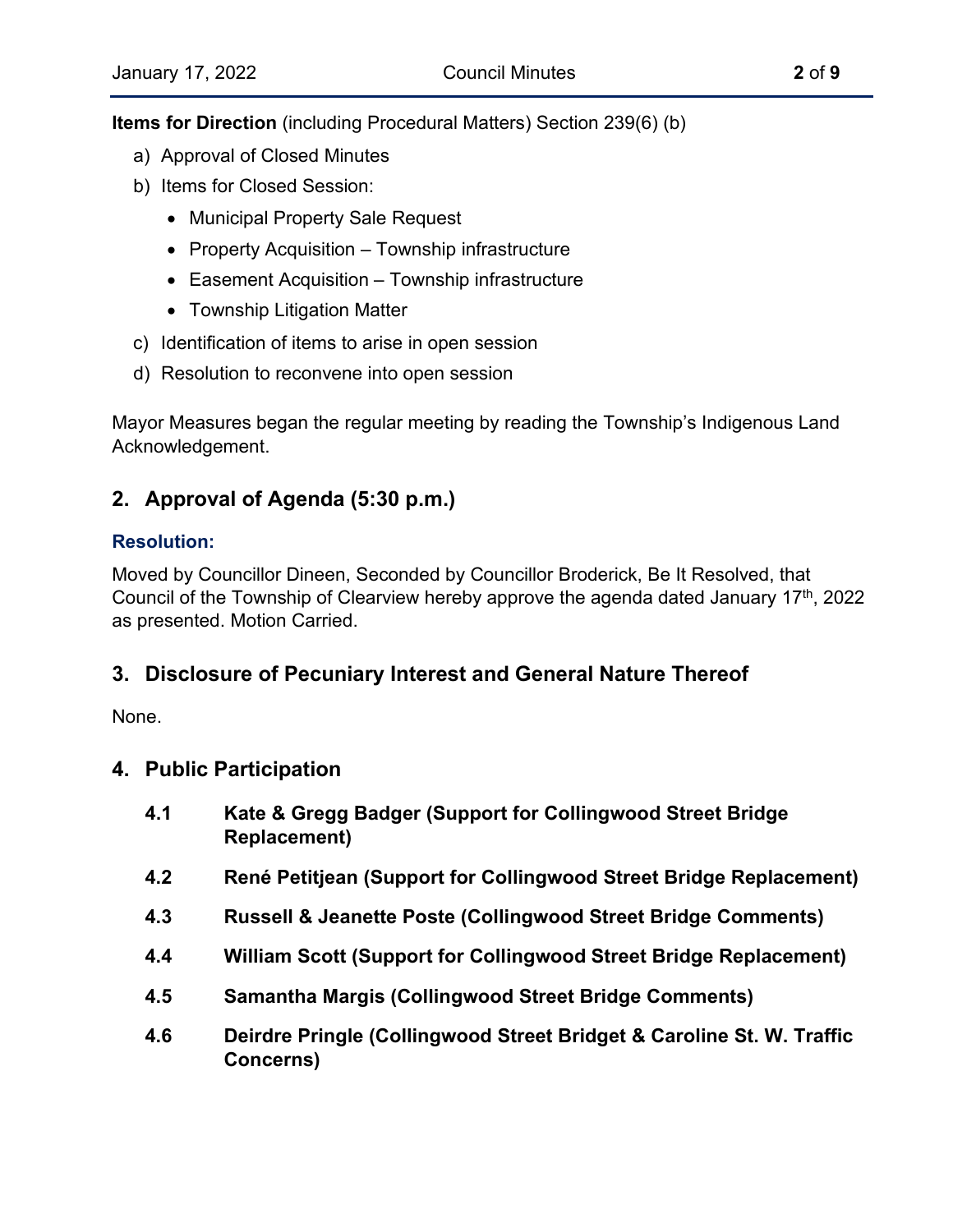- **4.7 Stephen & Karlin Roat (Support for Collingwood Street Bridge Replacement)**
- **4.8 John Shore & Deirdre Pringle (Collingwood Street Bridge Comments)**
- **4.9 Joe & Luciana Quarin (Support for Collingwood Street Bridge Replacement)**
- **4.10 Cheryle Reynolds (Support for Collingwood Street Bridge Replacement)**

Mayor Measures addressed all items submitted under Public Participation.

# **5. Deputations & Presentations**

No Items.

# **6. Public Meeting**

No public meetings.

# **7. Approval of Minutes of Council Meeting**

#### **Resolution:**

Moved by Councillor Broderick, Seconded by Councillor Dineen, Be It Resolved that Council of the Township of Clearview hereby approve the Minutes of the January 10, 2022 Council Meeting as presented. Motion Carried.

# **8. Business arising from Minutes**

None.

# **9. Communications from the Mayor**

**9.1 Closed Session Report** (No report provided)

**9.2 Crime Stoppers Simcoe Dufferin Muskoka – Flag Raising & Proclamation Request**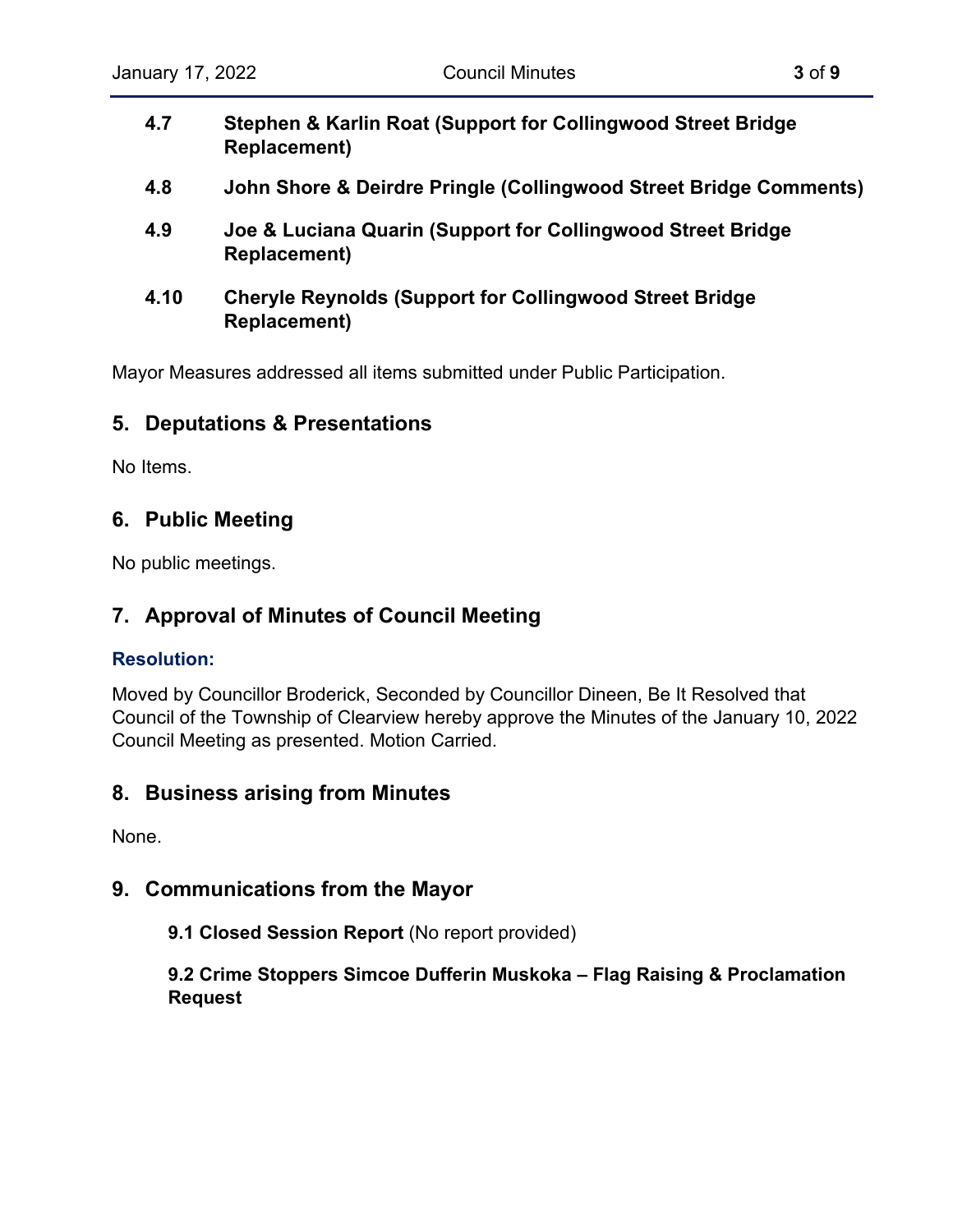#### **Resolution:**

Moved by Councillor Broderick, Seconded by Deputy Mayor Burton, Be It Resolved that Council of the Township of Clearview hereby support the request for proclamation of the month of January as Crime Stoppers Month; and,

That the Crime Stoppers flag be raised for awareness for the remainder of January at the Clearview Emergency Hub. Motion Carried.

#### **9.3 Ministry of Northern Development, Mines, Natural Resources & Forestry – Proposed Changes to Aggregate Resources Act (Excess Soil)**

#### **Resolution:**

Moved by Councillor Walker, Seconded by Councillor Broderick, Be It Resolved that Council of the Township of Clearview hereby receive Communications from the Mayor for information. Motion Carried.

# **10. County Reports & Information**

Mayor Measures advised that garbage container exchange program was launched on Monday by the County of Simcoe. More information on how to complete the exchange is on the County's website page [www.carts.simcoe.ca](http://www.carts.simcoe.ca/)

The Mayor also advised that at last week's County Council meeting a motion was passed approving Clearview Township's request regarding the well site on Klondike Park Road.

# **11. Council Reports & Community Announcements**

#### 11.1 Ward Reports

#### **Councillor Paterson**

- Appreciates all the comments he has bene receiving regarding the Collingwood Street Bridge
- Continued discussions with residents regarding the budget and speed reduction funds

#### **Deputy Mayor Burton**

- Communicating with residents regarding their comments on the Collingwood Street Bridge
- Attended the County's EDC meeting last week and will be attending their Accessibility Committee meeting this week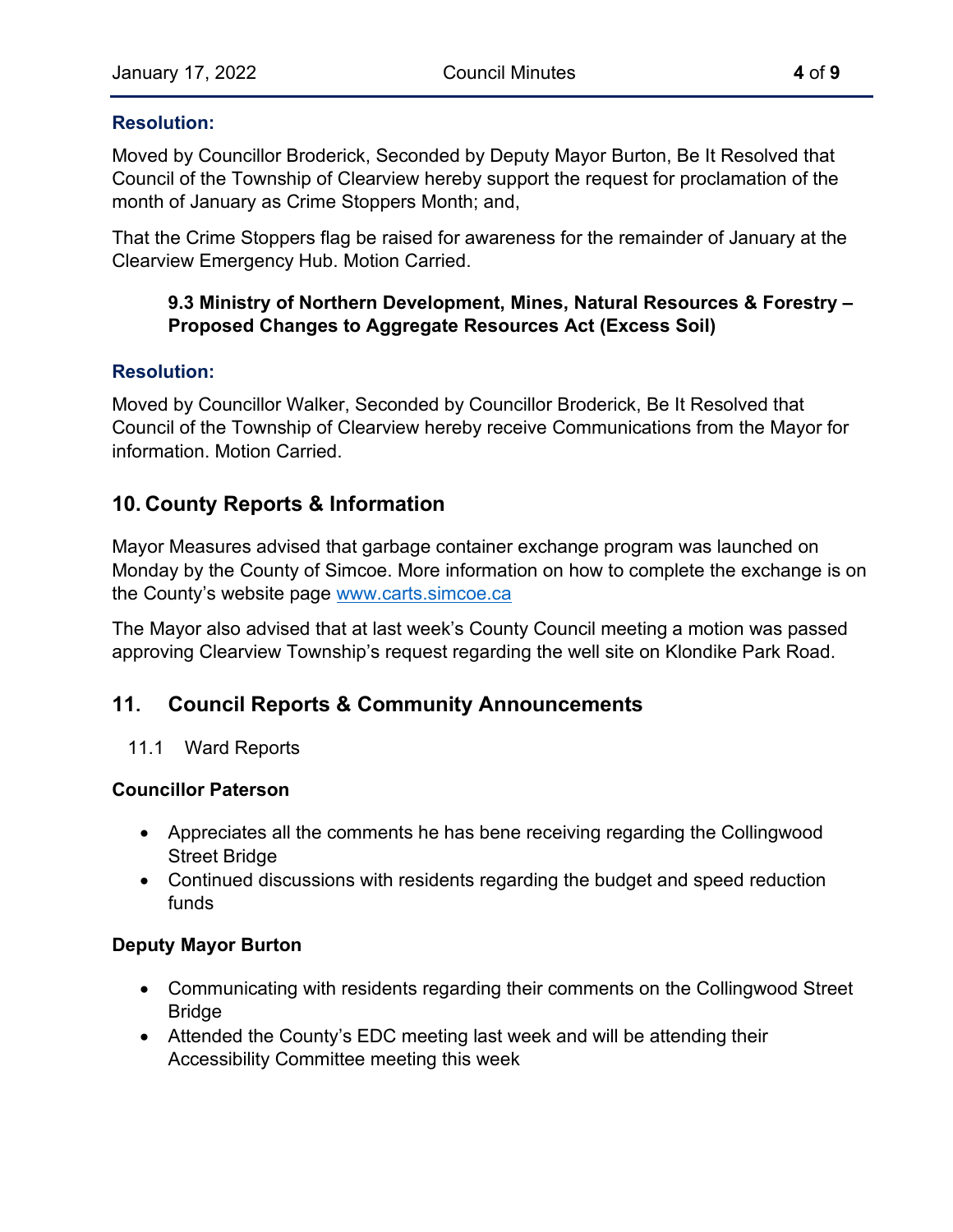#### **Councillor Dineen**

• Attended a Nottawa Hall meeting and they are hopeful to hold their beer & cider event in April

## **Councillor Broderick**

• January 11<sup>th</sup> attended the Accessibility Advisory Committee meeting and the Creemore BIA planning discussion

#### **Councillor McKechnie**

• Has been receiving emails from residents regarding County Road 9 speed issues. Asked the Mayor and Deputy Mayor where the County is at in processing the Township's request to look at speed reductions

#### **Councillor Walker**

• Under Stage 2 still staying home, remarked on the snowfall in Clearview

#### **Mayor Measures**

- Thanked volunteers working on the outdoor rinks across Clearview, and noticed good social distancing
- Asked Deputy Director of Public Works Dan Perreault to outline the work of the plow drivers during Monday's snow event
- Asked the CAO to provide comments on the Administration Centre closure. The office is still closed, and staff will be re-evaluating the closure this week

# **12. Department Reports and By-laws**

# **Community Services**

# **[CS-004-2022 Development & Subdivision Amending Agreement –](https://www.clearview.ca/sites/default/files/uploads/publications/cs-004-2022_ashton_meadows_phase_1a_-_development_subdivison_amending_agreement_0.pdf) Ashton [Meadows Phase 1A](https://www.clearview.ca/sites/default/files/uploads/publications/cs-004-2022_ashton_meadows_phase_1a_-_development_subdivison_amending_agreement_0.pdf)**

#### **Resolution:**

Moved by Councillor Walker, Seconded by Councillor Broderick, Be It Resolved that Council of the Township of Clearview hereby:

1) Receive report CS-004-2022 (Development and Subdivision Amending Agreement – Ashton Meadows Phase 1A) dated January 17, 2022; and,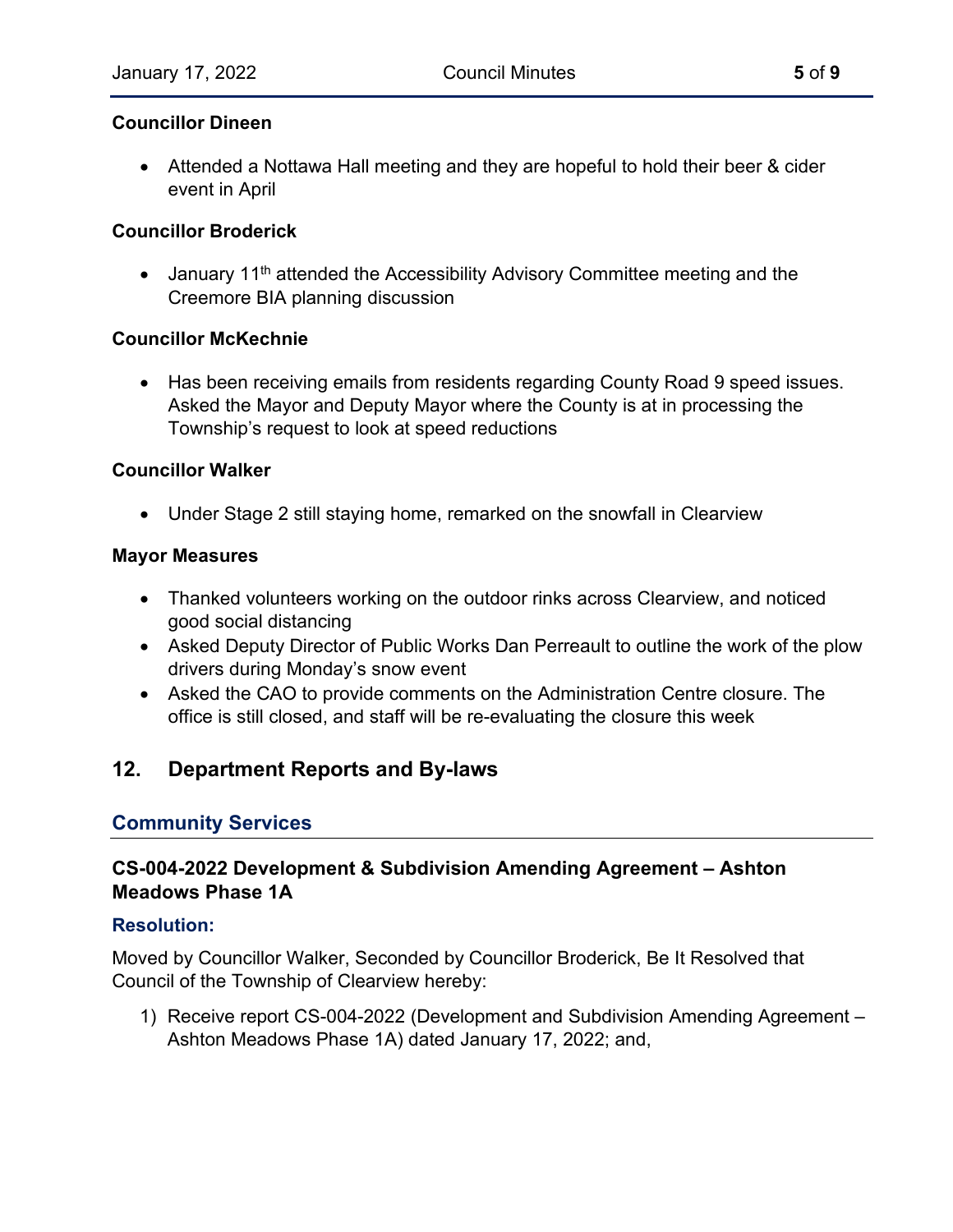2) Approves By-law 22-03 authorizing the Mayor and Clerk to execute a development and subdivision amending agreement specific to the Ashton Meadows Phase 1A plan of subdivision. Motion Carried.

# **[CS-005-2022 Site Plan Approval \(2 Greengage Road\)](https://www.clearview.ca/sites/default/files/uploads/publications/cs-005-2022_site_plan_approval_-_2_greengage_road.pdf)**

# **Resolution:**

Moved by Councillor Broderick, Seconded by Deputy Mayor Burton , Be It Resolved that Council of the Township of Clearview hereby:

- 1) Receive report CS-005-2022 (Site Plan Approval (2 Greengage Road, Clearview)) dated January 17, 2022; and,
- 2) Issues Site Plan Approval to M AND H Longview Holdings Inc. for the construction of an addition to the existing industrial building located on the subject land, construction of a new office building accessory to the site's primary industrial use, and updated stormwater management and parking facility improvements as illustrated in Site Plan drawing 'C1' dated November 18, 2021, prepared by Timmerman Timberworks.
- 3) Approves By-law 22-04 authorizing the Mayor and Clerk to execute the Site Plan Agreement, once securities have been received by the Township, with M AND H LONGVIEW HOLDINGS INC. (The 'Owner'). Motion Carried.

## **Public Works**

Councillor Lamers joined the meeting at 6:15 p.m.

# **[PW-002-2022 Collingwood St. Bridge & 6/7 Sideroad Options –](https://www.clearview.ca/sites/default/files/uploads/publications/pw-002-2022_collingwood_st_6-7_sideroad_detailed_estimate_options-new_format.pdf) Detailed Estimate**

#### **Resolution:**

Moved by Councillor Paterson, Seconded by Deputy Mayor Burton, Be It Resolved that Council of the Township of Clearview hereby:

- 1) Receive report PW-002-2022 Collingwood St Bridge / 6/7 Sideroad Options Detailed Estimate dated January 17, 2022; and,
- 2) Direct Staff to commence engineering works using Option # 1. Motion Carried.

**Option 1** - Engineering and permit approval for the full replacement of the Collingwood Street bridge (161b-71) with a 34-metre span bridge.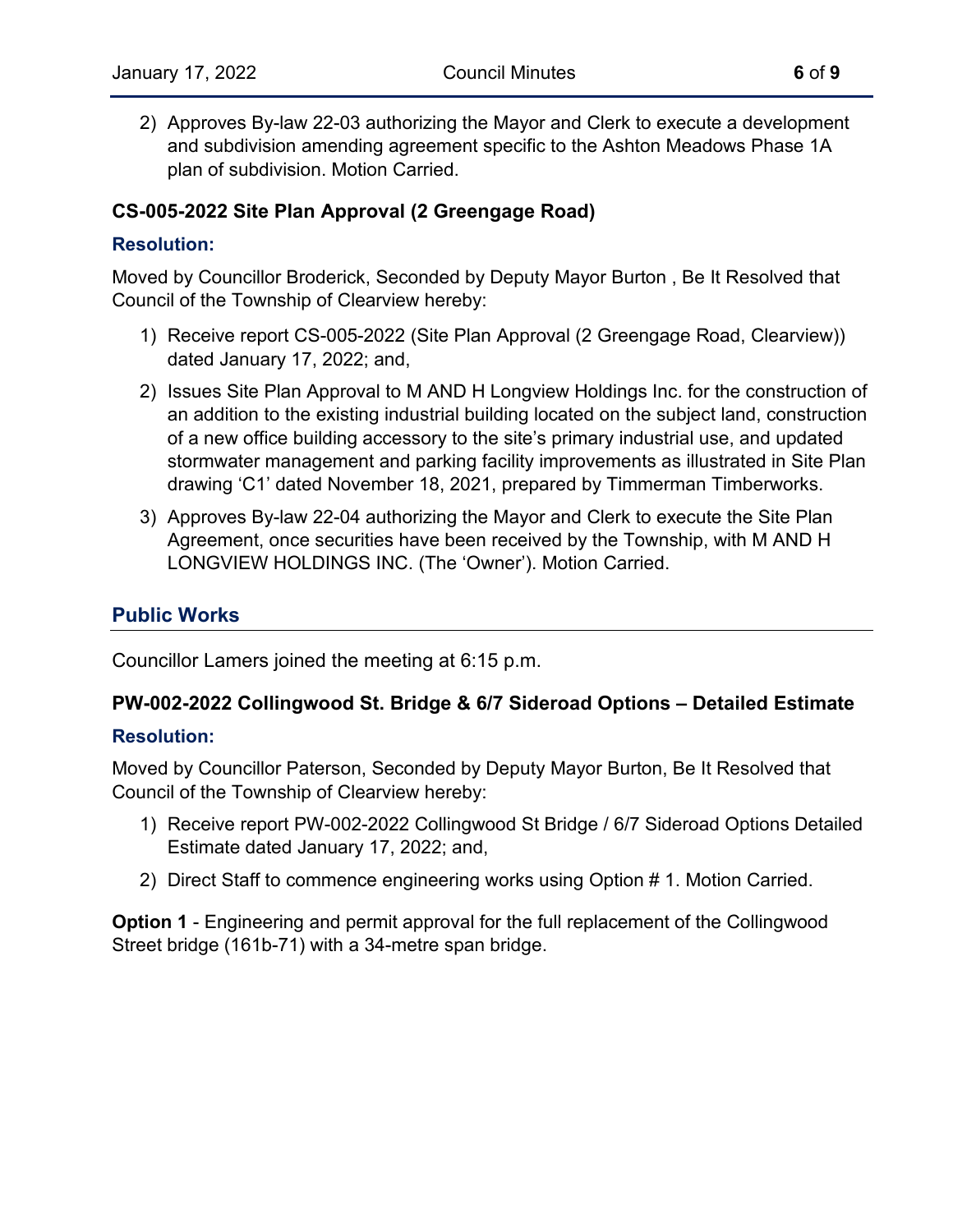#### **Finance**

## **[FIN-004-2022 Jarlette Development Charge Reduction Request](https://www.clearview.ca/sites/default/files/uploads/publications/fin-004-2022_jarlette_dc_reduction_request.pdf)**

#### **Resolution to Refer:**

Moved by Councillor Paterson, Seconded by Councillor Broderick, Be It Resolved that the report FIN-004-2022 be referred back to staff to provide the opportunity to discuss additional ideas regarding development charges and affordable senior housing to Jarlette, and to also outline the option to giving a 50% reduction on the 49 existing care beds, with the report to be brought back to the next Council meeting; and,

That Jarlette be invited to the Council meeting to answer any of Council's questions. Motion Carried.

## **Legislative Services/Clerk**

## **[LS-003-2022 Extension of Virtual Council, Board and Committee Meetings](https://www.clearview.ca/sites/default/files/uploads/publications/ls-003-2022_extension_of_virtual_council_board_and_committee_meetings.pdf)**

#### **Resolution:**

Moved by Councillor Broderick, Seconded by Councillor Dineen, Be It Resolved that Council of the Township of Clearview hereby:

- 1) Receive Report LS-003-2022 (Extension of Virtual Council, Board and Committee Meetings) dated January 17, 2022; and,
- 2) That Council support continuing with virtual Council, Board and Committee Meetings for an additional four (4) month period based on regulations and recommendations from the Medical Officer of Health for the Simcoe Muskoka District Health Unit; and,
- 3) That staff continually review the feasibility of returning to in-person meetings (hybrid approach) and provide a follow-up report to Council in May 2022. Motion Carried.

#### **[LS-004-2022 Considerations for Permitting Shipping/Storage Containers](https://www.clearview.ca/sites/default/files/uploads/publications/ls-004-2022_considerations_for_permitting_storage_containers.pdf)**

#### **Resolution (Main Motion as Amended):**

Moved by Councillor Lamers, Seconded by Deputy Mayor Burton, Be It Resolved that Council of the Township of Clearview hereby:

- 1) Receive Report LS-004-2022 (Considerations for Permitting Shipping/Storage Containers) dated January 17, 2022; and,
- 2) That Council acknowledges that property owners placing shipping containers on their properties are required to obtain a building permit pursuant to the Ontario Building Code; and,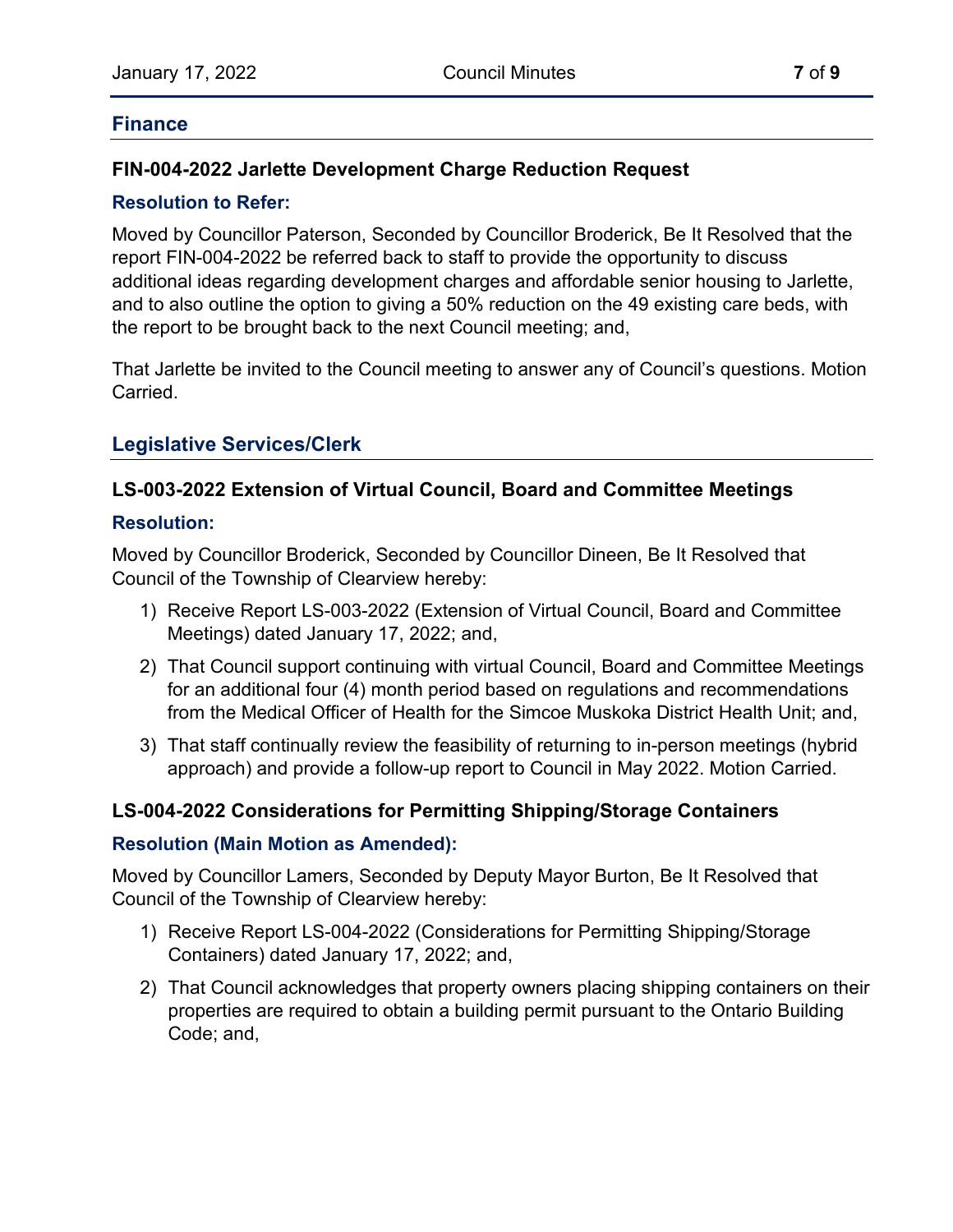- 3) That Council direct staff to enforce the current Zoning By-law regulations, prohibiting shipping/storage containers in any zone of the Township, prioritizing enforcement on properties:
	- a) that are zoned Residential;
	- b) all zones where there is more than one shipping container on a property, except for where the property has legally been permitted by the Township to have storage containers as part of their commercial storage business;
	- c) all zones where the shipping container is not being used for storage accessory to a permitted legal Commercial, Industrial or Agricultural use on the property;
	- d) all zones where the shipping container(s) is unsightly and/or causing a nuisance;
	- e) all zones where the shipping container does not meet the setbacks for an accessory building; and,
- 4) That in commercial and industrial zones the total square footage of multiple containers cannot exceed the size of the principal building. Motion Carried.

#### **Amendment**

Moved by Deputy Mayor Burton, Seconded by Councillor Lamers, Be It Resolved That the motion before Council be amended as follows:

That Part B of Section 3 of the motion read "all zones where there is more than one shipping container on a property, except for where the property has legally been permitted by the Township to have storage containers as part of their commercial storage business"; and,

Add that in commercial and industrial zones the total square footage of multiple containers cannot exceed the size of the principal building. Motion Carried.

# **By-laws**

## **[22-03 Development & Subdivision Amending Agreement \(Ashton Meadows Phase](https://www.clearview.ca/sites/default/files/uploads/publications/22-03_development_subdivision_amending_agreement_ashton_meadows_phase_1a.pdf)  [1A\)](https://www.clearview.ca/sites/default/files/uploads/publications/22-03_development_subdivision_amending_agreement_ashton_meadows_phase_1a.pdf)**

#### **Resolution:**

Moved by Councillor Walker, Seconded by Councillor Broderick, Be It Resolved that By-law 22-03, being a by-law to authorize entering into a development and subdivision amending agreement with 863194 & 863195 Ontario Limited, be presented and read a first, second and third time and finally passed this 17<sup>th</sup> day of January, 2022. Motion Carried.